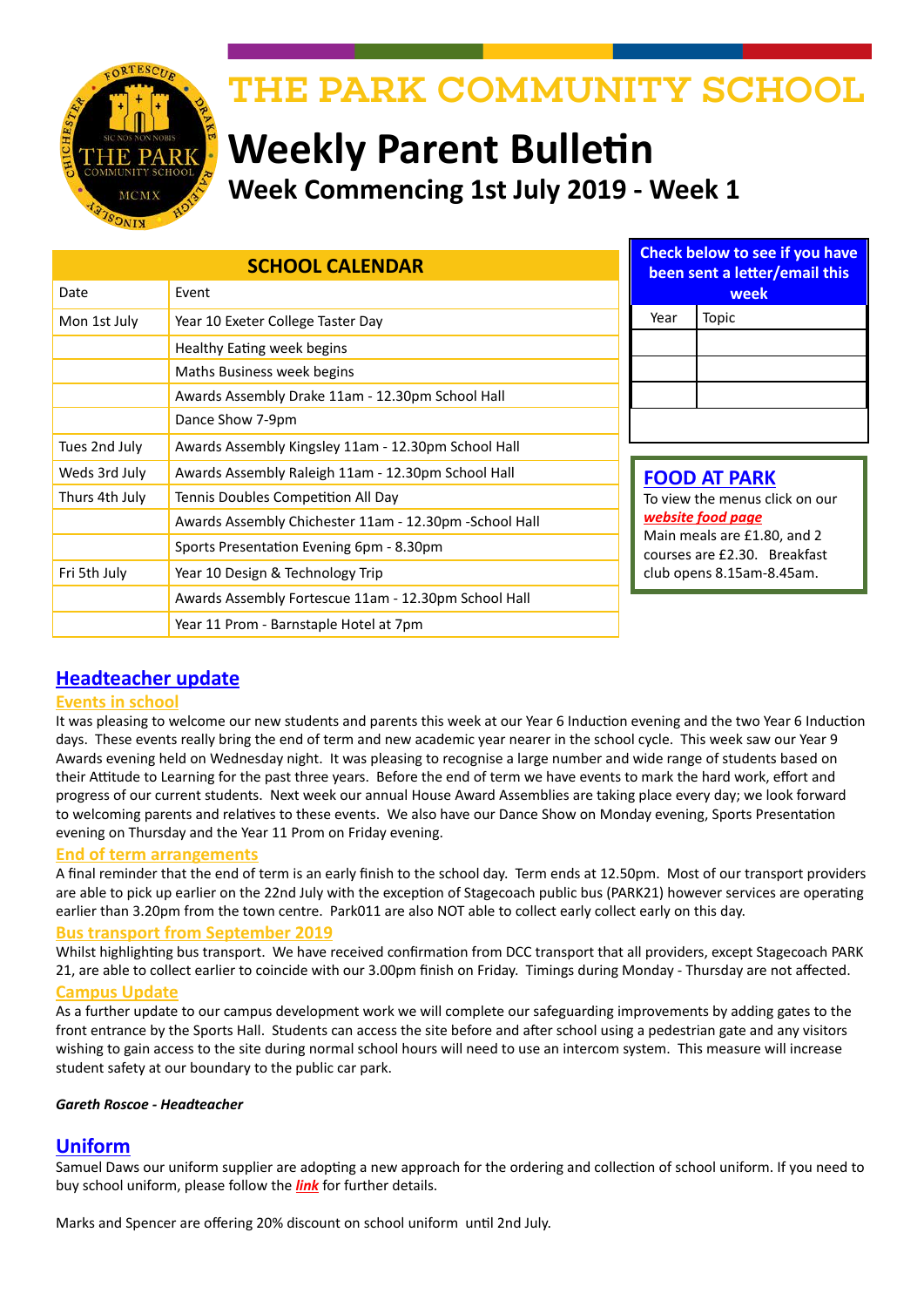## **Sports Presentation Evening**

The PE department warmly invite students who are part of a sports teams and their family to this special event to celebrate their sporting achievements on Thursday 4th July in our School Hall.

## YOU ARE INVITED TO **The Park School's SPORTS PRESENTATION EVENING 2019**



DATE: THURSDAY 4TH JULY 2019 TIME: 6PM FOR A 6.30PM START **VENUE: SCHOOL HALL** 

PARENTS AND CARERS, FRIENDS AND FAMILY ARE INVITED TO THE 2019 SPORTS PRESENTATION EVENING. THERE WILL BE A GUEST SPEAKER AND REFRESHMENTS **AVAILABLE.** 

## **Summer Fayre - 11th July**

The sun will be shining and we will gather on our Top field for our annual Summer Fayre. Don't miss this fun event. All are welcome and activites are available for all ages. See poster (right) for more information.

## **Donations Needed For Thrift Uniform And PE kit**

We would really appreciate any donations of good condition items e.g. blazers, jumpers, skirts, trousers, shirts and new style PE kit, to make available as Thrift.

## **Old PE Kit For Uganda**

We would appreciate any donations of old style PE kit, that we can take to Uganda to help local schools in October this year.

### **German Exchange Opportunity**

We have been contacted with an enquiry regarding students who would be keen to spend a couple of weeks in Germany this summer holidays. There is an opportunity to arrange an exchange with a German family whose 17 year old son is keen visit and practice his English. The location is a village near Bremerhaven where there is a beautiful lake nearby and lots of nature and the nearest big cities would be Bremen or Hamburg.

If you are interested please email admin@theparkschool.org.uk and we will connect you with the parties concerned.

### **The Summer Dance Show**

Our spectacular annual Dance Show is Monday 1st July at 7pm in the School Hall. It will showcase our talented students involved in Dance as part of their curriculum or through the extra-curricular Dance Club.

It will be a variety show, with a range of ages, solos, duets and group performances. An amazing show not to be missed!

Tickets are still available from Pupil reception. Adults £3, Children £1.

Many thanks to our sponsor Wimpy (Barnstaple) who are kindly providing the refreshments.





Monday 1st July 2019 School Hall 6.45pm-9.00pm

Adults: £3 Child: £1

(Refreshments available di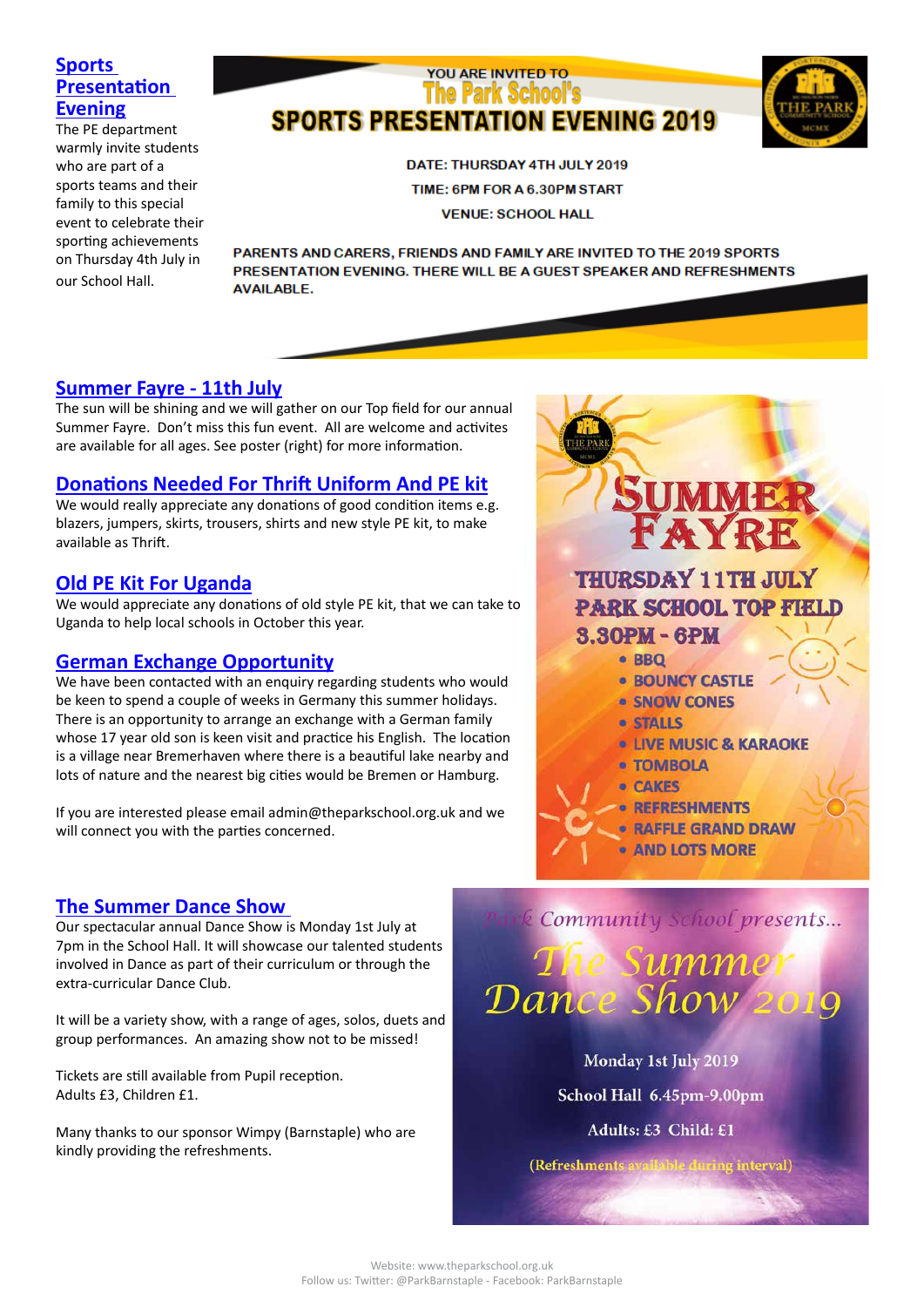## **SPORTS RESULTS**

#### **DEVON SCHOOL GAMES - ROUNDERS**

Last week Mrs Whiskin and Mrs Rogers took thirteen Year 9 girls to the Devon School Games in Exeter to compete in the Rounders competition. The team represented North Devon and were against the best teams from each area of the county. It was raining most of the day, not ideal for rounders; however the girls overcame this brilliantly and played some fantastic rounders. They finished 3rd and received a bronze medal for their efforts.

The girls were an absolute credit to the school. In addition, Lucie Davey was nominated by a teacher from another school as standing out for representing the values of the School games, getting a special mention in the closing ceremony and another medal. Congratulations girls!



**SCHOOL TRIPS**

Please note all cheques should now be made payable to 'The Park Community School' and not 'Devon County Council'. Please ensure that you keep up to date with paying the instalments for any trips that your child has signed up for.

#### **French Residential**

Unfortunately the cost of the trip has had to be increased by £15 per student. Could parents/carers please log in to Wisepay and pay the additional payment. The powerpoint shown at the meeting on Thursday 29th June, will be available on our Parents Menu - 'Letters Home' page

*Thanks - Miss Upsdale*

#### **Torquay/Bude**

**TORQUAY** - All behaviour consent and medical forms should have been completed any returned. The final balance should now also be paid.

**BUDE** - The final balance should now be paid. Please ensure the medical forms are completed and returned as soon as possible. Copies of the forms can be found on our 'Letters Home' page via our website *[link here](http://www.theparkschool.org.uk/letters-home-0).*

#### **New York July 2020**

There is still time to apply for a place on this trip. A non-refundable deposit is required as soon as possible for £400. For those that missed the New York Information evening, please see link to the *[New York 2020 Presentation](http://www.theparkschool.org.uk/sites/default/files/NewYorkMeetingPowerPoint-July2020.pdf)* Students who are interested in the trip can pick up a letter from Miss Vidler or a link is provided here - *[New York Letter](http://www.theparkschool.org.uk/sites/default/files/Payment%20Plan%20and%20Itinerary%20letter%202020.pdf)*

#### **Ski Trip 2020**

If your child is interested in reserving a place on the April 2020 Ski Trip, they should pick up a letter from pupil reception and return the reply slip. It's a fantastic opportunity to experience something new, either skiing or snowboarding, or improve technique if they are more experienced.

Videos of the Ski 2019 trip can be found by clicking below:

Full Film - *[https://youtu.be/757sL\\_PXyug](https://youtu.be/757sL_PXyug)*

Ski Fails - *<https://youtu.be/E8fp0VuSvQc>*

### **FRIENDS OF PARK**

We have a number of events coming up soon, and would really appreciate any donations of chocolates, toiletries, bottles of wine or services e.g. if you run an ironing business - a free basket of ironing, a gardening business - a free lawn cut, a car valet business - a free car clean, a garage business - a free MOT etc. Prizes can be handed into our reception; alternatively if you have a service to offer please kindly email: jocallaghan@theparkschool.org.uk.

### **KS4 INFORMATION**

#### **Year 11 GCSE Results Day**

A letter was given to all year 11s regarding te arrangements for exam results day on Thursday 22 August. A copy can be found here. *[Collection of Exam Results Letter](http://www.theparkschool.org.uk/sites/default/files/Results%20Collection%20letter%202019.pdf)*